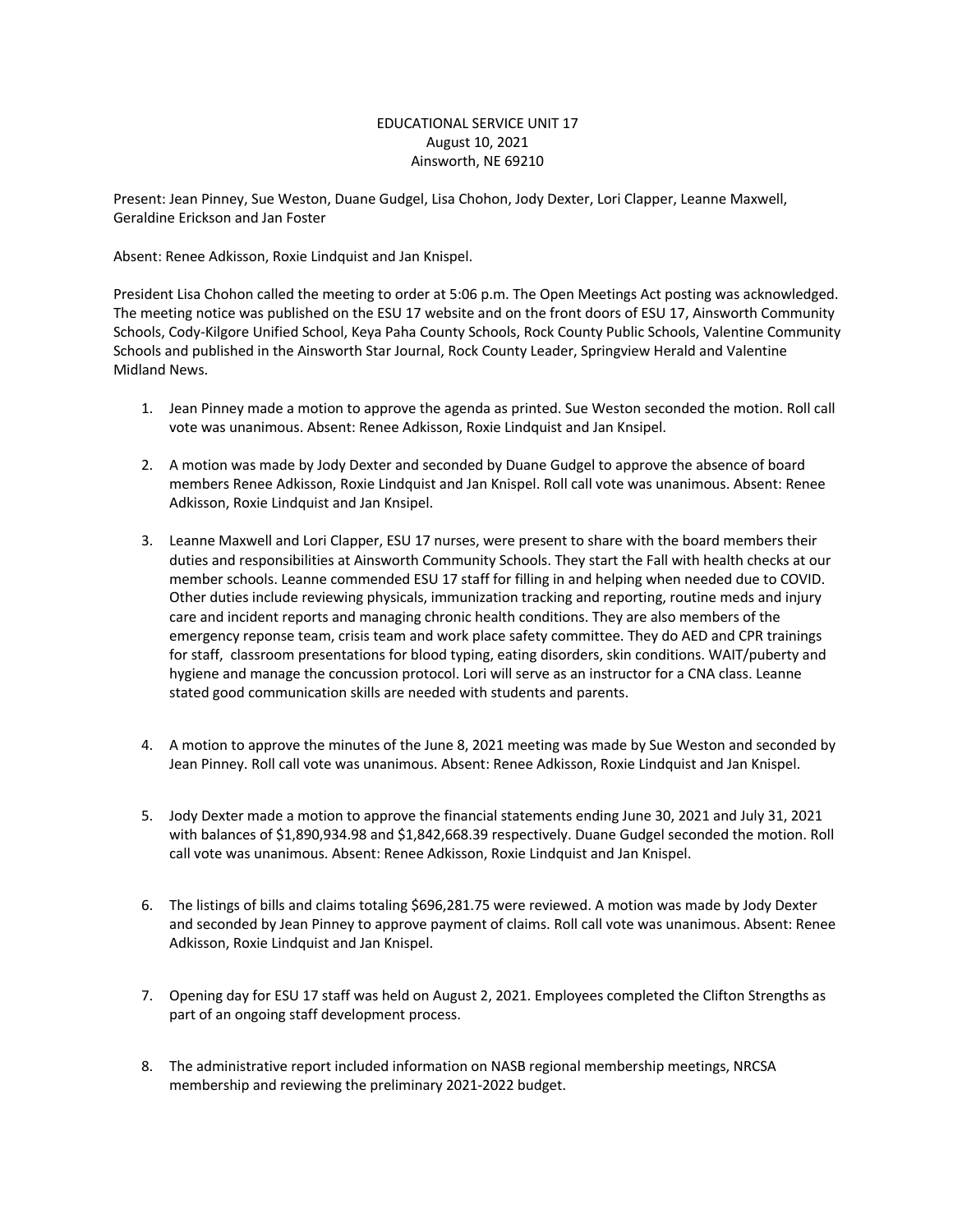- 9. A motion to approve the 2021-22 ESU 17 handbook was made by Jean Pinney and seconded by Sue Weston. Roll call vote was unanimous. Absent: Renee Adkisson, Roxie Lindquist and Jan Knispel.
- 10. Sue Weston made a motion to approve the home bases for ESU 17 staff. Duane Gudgel seconded the motion. Roll call vote was unanimous. Absent: Renee Adkisson, Roxie Lindquist and Jan Knispel.
- 11. A motion to recognize Christina Buckles and Jordan LeZotte as the ESU 17 negotiations group was made by Jody Dexter and seconded by Jean Pinney. Roll call vote was unanimous. Absent: Renee Adkisson, Roxie Lindquist and Jan Knispel.
- 12. Jean Pinney made a motion with a second by Jody Dexter to approve the 2021-22 NRCSA membership dues of \$850.00. Roll call vote was unanimous. Absent: Renee Adkisson, Roxie Lindquist and Jan Knsipel.
- 13. A motion to approve the resignation, with regret, of Stephanie Bernthal was made by Lisa Chohon. Sue Weston seconded the motion. Roll call vote was unanimous. Absent: Renee Adkisson, Roxie Lindquist and Jan Knispel.
- 14. Jody Dexter made a motion to approve the occupational therapy agreement with Avera to cover services at Ainsworth Community Schools, Keya Paha County Schools and Rock County Public Schools during an ESU 17 staff member's maternity leave. Sue Weston seconded the motion. Roll call vote was unanimous. Absent: Renee Adkisson, Roxie Lindquist and Jan Knispel.
- 15. A motion to approve the disposal of property was made by Duane Gudgel and seconded by Jody Dexter. Roll call vote was unanimous. Absent: Renee Adkisson, Roxie Lindquist and Jan Knispel.
- 16. Jody Dexter made a motion with a second by Jean Pinney to approve the hire of Powerschool staff by ESUCC. Roll call vote was unanimous. Absent: Renee Adkisson, Roxie Lindquist and Jan Knispel.
- 17. A motion was made by Lisa Chohon to hold the budget hearing on September 13, 2021 at 5:00 p.m. with the tax request hearing and regular meeting to follow. Jody Dexter seconded the motion. Roll call vote was unanimous. Absent: Renee Adkisson, Roxie Lindquist and Jan Knispel.
- 18. Motion to adjourn the meeting at 6:37 p.m. was made by Jean Pinney.

\_\_\_\_\_\_\_\_\_\_\_\_\_\_\_\_\_\_\_\_\_\_\_\_\_\_\_\_\_\_\_\_\_\_\_\_\_\_\_

**Secretary**